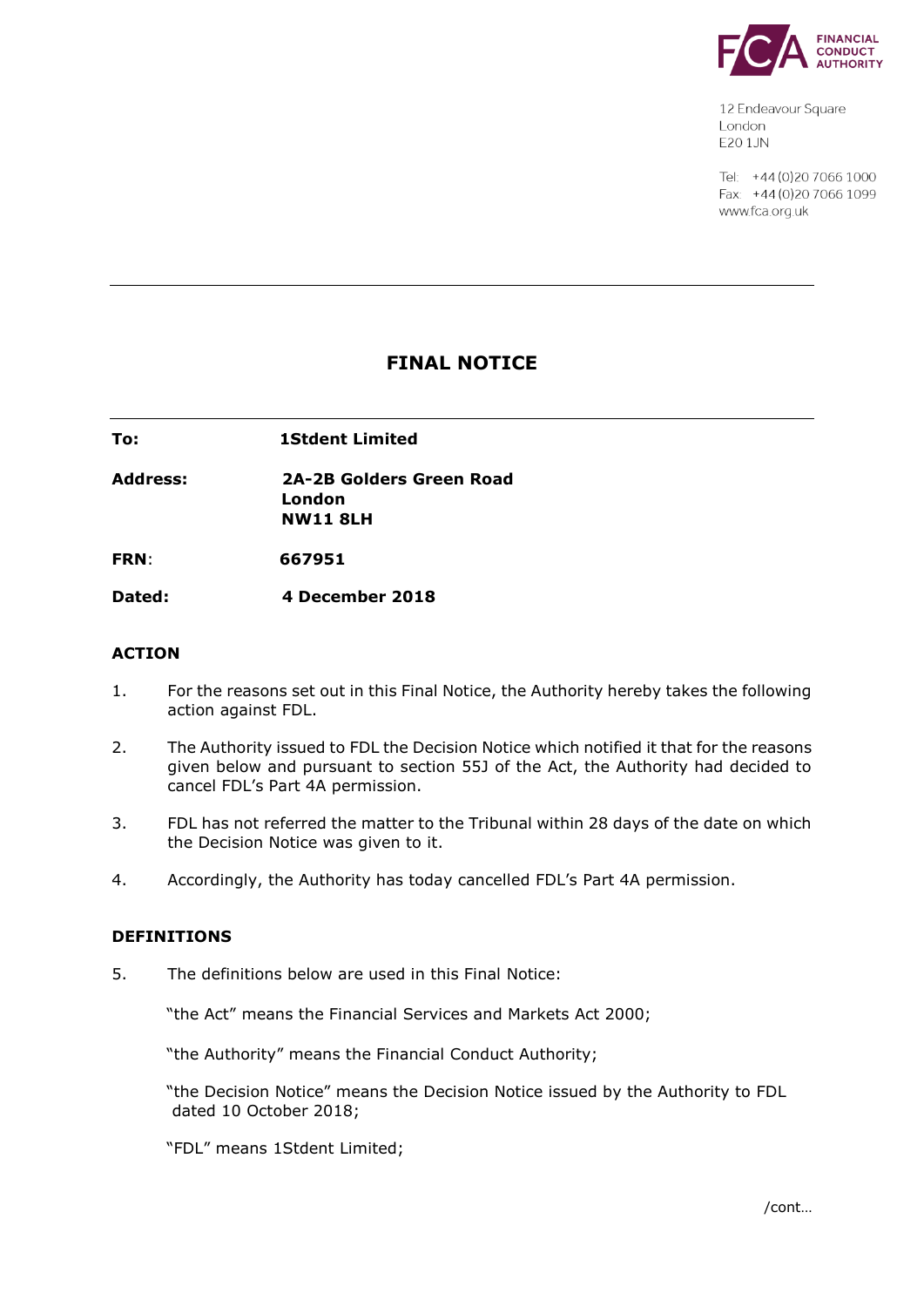"FDL's Part 4A permission" means the permission granted by the Authority to FDL pursuant to Part 4A of the Act;

 "the Overdue Balance" means the outstanding sum of £401, owed by FDL to the Authority comprising: an invoice for £151 in respect of fees and levies, which was due for payment by 26 October 2017; and an invoice for £250 which was due for payment by 3 January 2018, for late submission of a regulatory return;

"the Principles" means the Authority's Principles for Businesses;

"the suitability Threshold Condition" means the threshold condition set out in paragraph 2E of Schedule 6 to the Act;

"the Threshold Conditions" means the threshold conditions set out in Schedule 6 to the Act;

"the Tribunal" means the Upper Tribunal (Tax and Chancery Chamber); and

"the Warning Notice" means the Warning Notice issued by the Authority to FDL dated 17 September 2018.

## **REASONS FOR THE ACTION**

- 6. On the basis of the facts and matters and conclusions described in the Warning Notice, and in the Decision Notice, it appears to the Authority that FDL is failing to satisfy the suitability Threshold Condition, in that the Authority is not satisfied that FDL is a fit and proper person having regard to all the circumstances, including whether FDL managed its business in such a way as to ensure that its affairs were conducted in a sound and prudent manner.
- 7. FDL has failed to pay the Overdue Balance and it has not been open and cooperative in all its dealings with the Authority, in that FDL has failed to respond to the Authority's repeated requests for it to pay the Overdue Balance, and has thereby failed to comply with Principle 11 of the Principles and to satisfy the Authority that it is ready, willing and organised to comply with the requirements and standards of the regulatory system.
- 8. These failures, which are significant in the context of FDL's suitability, lead the Authority to conclude that FDL has failed to manage its business in such a way as to ensure that its affairs are conducted in a sound and prudent manner, that it is not a fit and proper person, and that it is therefore failing to satisfy the Threshold Conditions in relation to the regulated activities for which it has had a permission.

#### **DECISION MAKER**

9. The decision which gave rise to the obligation to give this Final Notice was made by the Regulatory Decisions Committee.

## **IMPORTANT**

10. This Final Notice is given to FDL in accordance with section 390(1) of the Act.